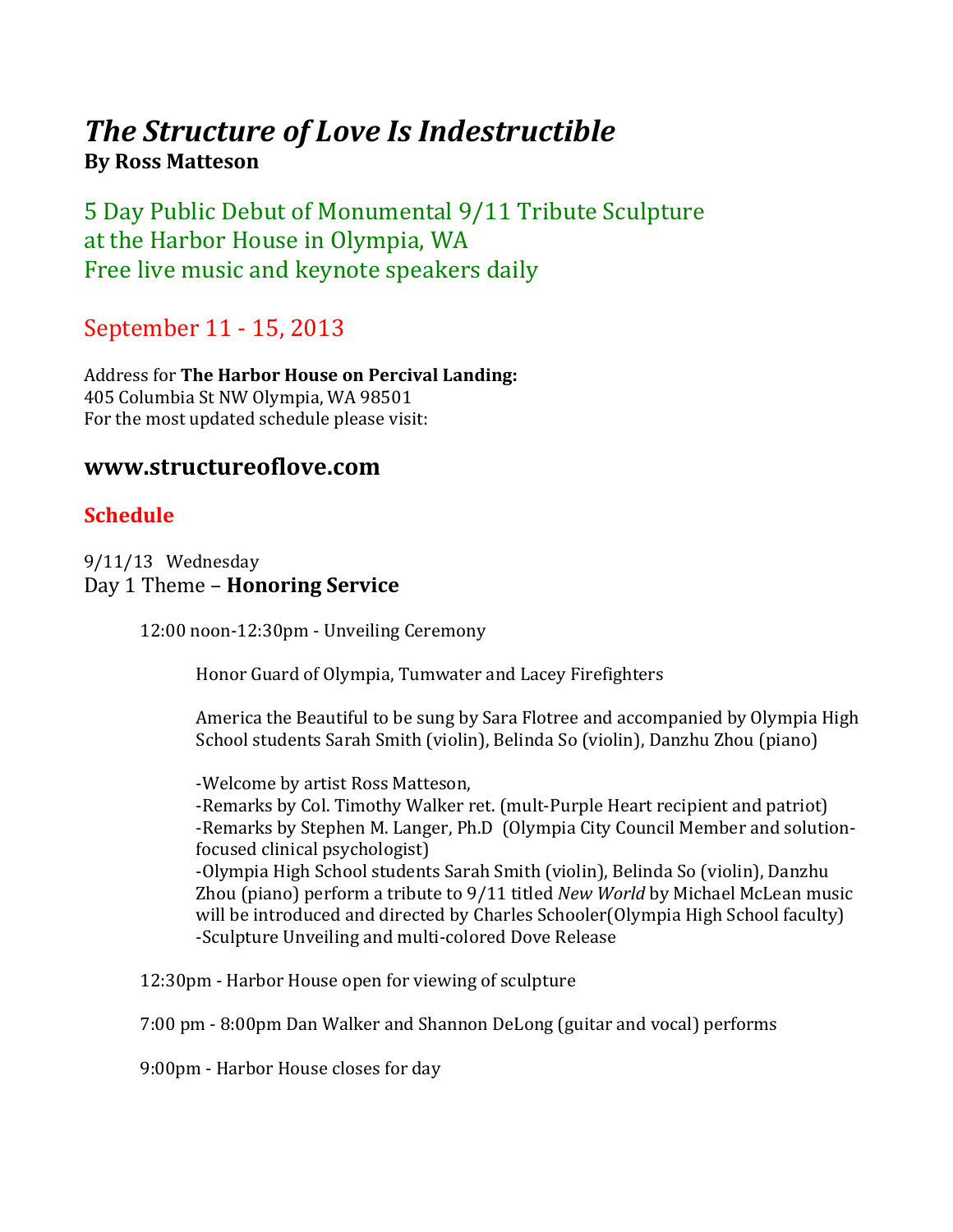A short video presentation will be shown throughout the day in the Harbor House. It will honor event sponsors, as well as share information on Ross' work including the story of *The Structure of Love Is Indestructible.* The subject, "Courage in Journalism" will be addressed in a video segment from Alice Musabende of Rwanda.

Local firefighters will be ushering from 11:00am-2:00pm.

Music DJ'd by McKane Cutler 12:30-2pm

#### 9/12/13 Thursday Day 2 Theme – **Recognizing Peace and Justice**

9:00am - Harbor House opens for viewing of sculpture

7:00-7:30pm - Jim Page (activist, improvisational folk-singer/poet, guitar and vocals)performs

7:30pm - Cindy Corrie (President, Rachel Corrie Foundation for Peace and Justice) and Ross Matteson speak

8:00-9:00pm - Jim Page (activist, improvisational folk-singer/poet, guitar and vocals)performs

9:00pm - Harbor House closes

A short video presentation will be shown throughout the day in the Harbor House. It will honor event sponsors, as well as share information on Ross' work including the story of *The Structure of Love Is Indestructible.* The subject, "Courage in Journalism" will be addressed in a video segment from Alice Musabende of Rwanda.

Local firefighters will be ushering from 6:30pm-9:00pm.

Music DJ'd by McKane Cutler 6-7pm

#### 9/13/13 Friday Day 3 Theme – **Courage in Journalism**

9:00am - Harbor House opens for viewing of sculpture

12:15pm - John Dodge (inspirationalist writer and journalist for The Olympian) and Ross Matteson speak

12:30pm- 1:00pm Tarik Bentlemsani (of The Brown Edition- guitar)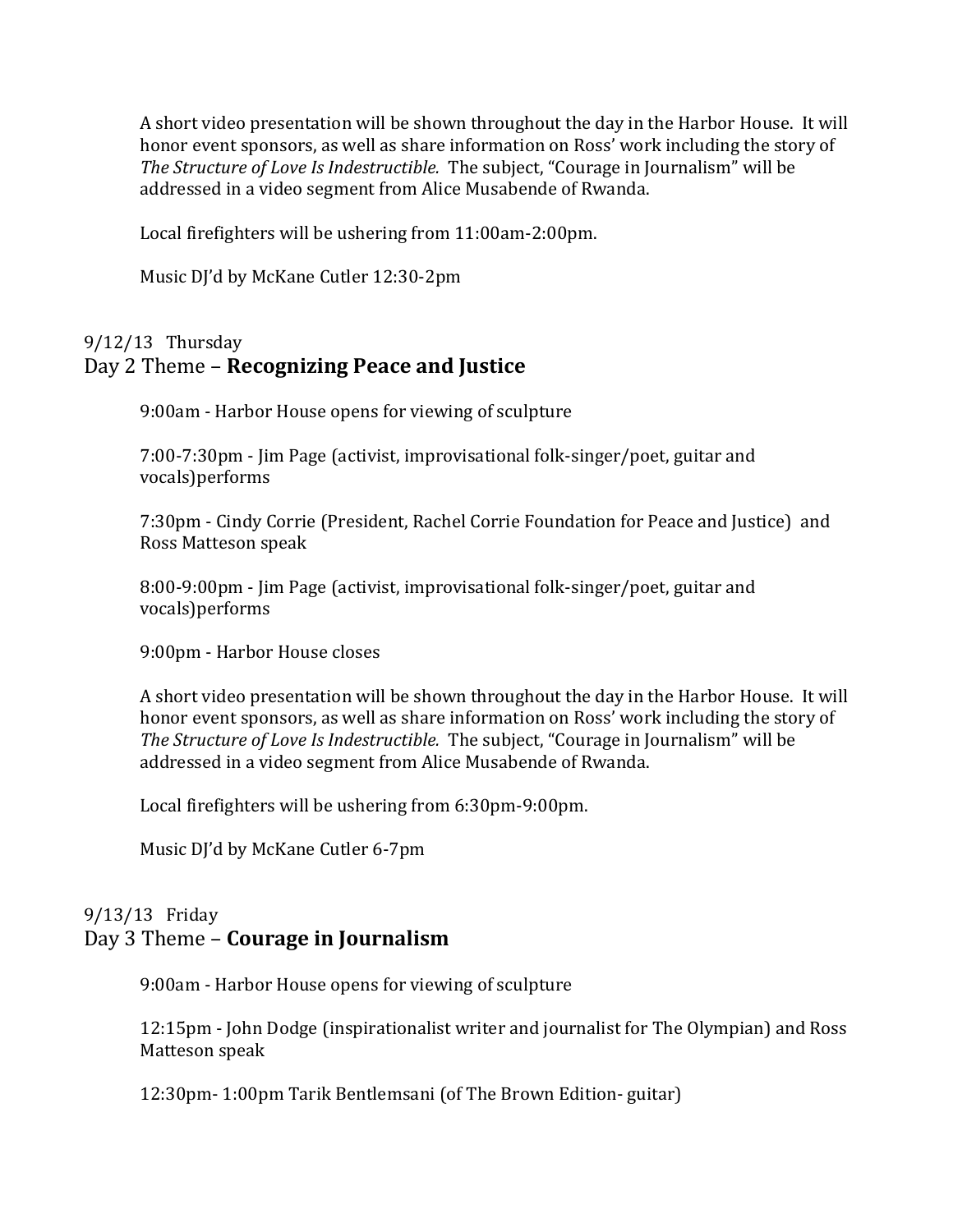5:00-6:15pm - Chickadee (4 Person Jazz Band) performs

6:15-7:00pm – Artesian Rumble Arkestra (15 Piece Social Justice Marching Band)

9:00pm - Harbor House closes

A short video presentation will be shown throughout the day in the Harbor House. It will honor event sponsors, as well as share information on Ross' work including the story of *The Structure of Love Is Indestructible.* The subject, "Courage in Journalism" will be addressed in a video segment from Alice Musabende of Rwanda.

Local firefighters will be ushering from 11:30am-1:30pm.

Music DJ'd by McKane Cutler 5-8pm

#### 9/14/13 Saturday Day 4 Theme – **Uncovering Truth in Nature**

9:00am - Harbor House opens for viewing of sculpture

3:30-5:00pm - Buckshot Brass Band (Washington's funkiest brass band) perform

5:00-5:30pm - Ross Matteson (artist/activist) speaks

5:30-6:00pm - Rob Saecker (Mbira) performs

6:00-8:00pm - Dale Russ (fiddle) and Tom Creegan (Uilleann Irish pipes) perform

9:00pm - Harbor House closes

A short video presentation will be shown throughout the day in the Harbor House. It will honor event sponsors, as well as share information on Ross' work including the story of *The Structure of Love Is Indestructible.* The subject, "Courage in Journalism" will be addressed in a video segment from Alice Musabende of Rwanda.

Local firefighters will be ushering from 12:00pm-9:00pm.

#### 9/15/13 Sunday Day 5 Theme – **Interfaith Unity**

9:00 - Harbor House opens for viewing of sculpture